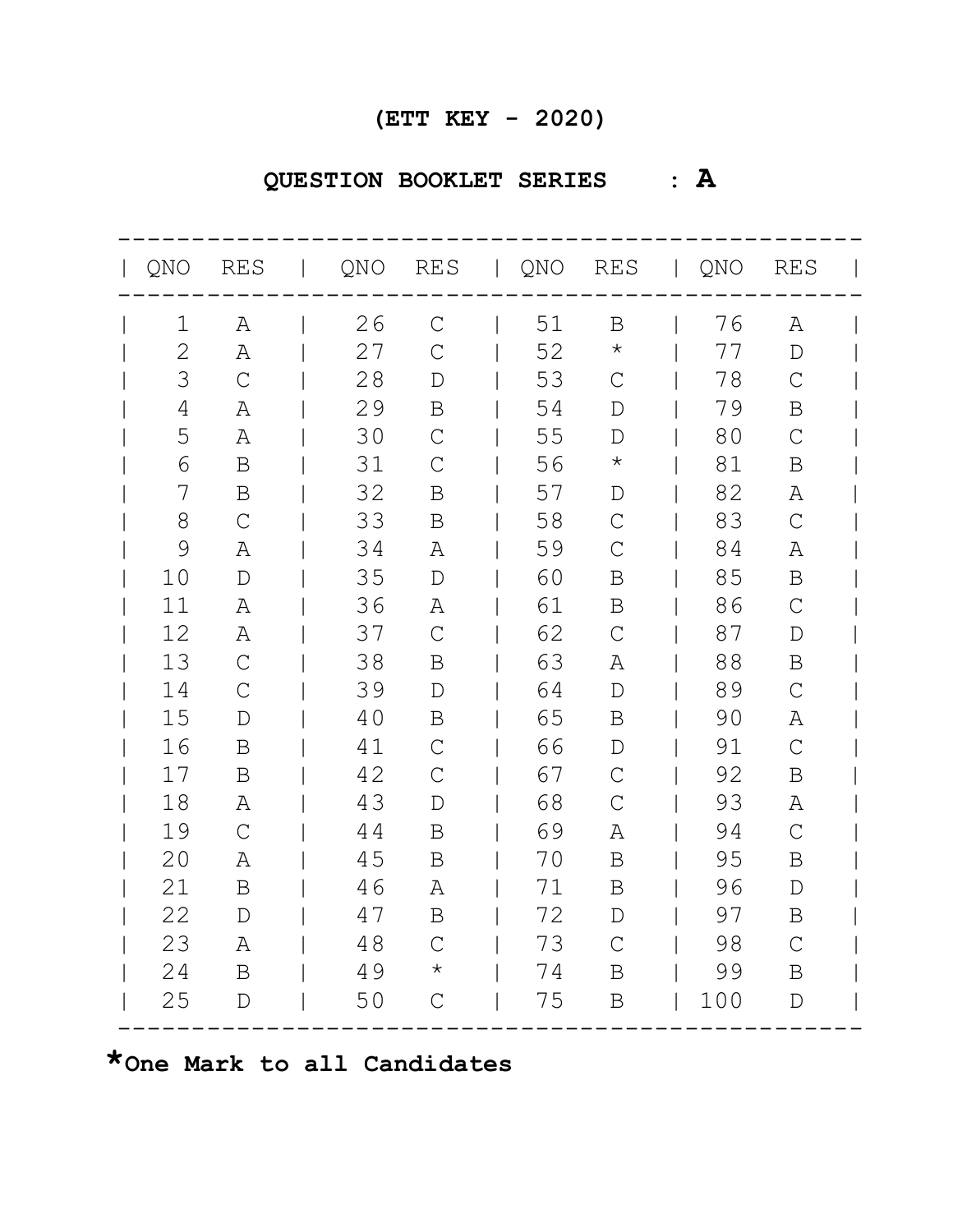## **QUESTION BOOKLET SERIES : B**

| QNO RES        |                | QNO RES   QNO RES   QNO RES |               |    |               |     |                |  |
|----------------|----------------|-----------------------------|---------------|----|---------------|-----|----------------|--|
| 1              | A              | 26                          | $\mathbf B$   | 51 | $\mathbb{D}$  | 76  | $\mathcal{C}$  |  |
| $\mathbf{2}$   | $\, {\bf B}$   | 27                          | B             | 52 | $\mathcal{C}$ | 77  | $\mathbf B$    |  |
| 3              | $\, {\bf B}$   | 28                          | Α             | 53 | $\mathsf{C}$  | 78  | Α              |  |
| $\overline{4}$ | $\overline{C}$ | 29                          | $\mathsf{C}$  | 54 | Β             | 79  | $\mathcal{C}$  |  |
| 5              | Α              | 30                          | Α             | 55 | B             | 80  | Α              |  |
| 6              | $\mathbb D$    | 31                          | $\mathbb D$   | 56 | $\mathcal{C}$ | 81  | $\mathbf B$    |  |
| 7              | Α              | 32                          | Α             | 57 | Α             | 82  | $\mathbb{D}$   |  |
| 8              | Α              | 33                          | $\mathsf{C}$  | 58 | $\mathbb D$   | 83  | $\mathcal{C}$  |  |
| $\mathcal{G}$  | $\mathcal{C}$  | 34                          | B             | 59 | B             | 84  | $\overline{C}$ |  |
| 10             | $\mathcal{C}$  | 35                          | $\mathbb D$   | 60 | Α             | 85  | Α              |  |
| 11             | $\mathbf D$    | 36                          | $\mathbf B$   | 61 | B             | 86  | Α              |  |
| 12             | Α              | 37                          | $\mathsf{C}$  | 62 | $\mathcal{C}$ | 87  | $\mathcal{C}$  |  |
| 13             | A              | 38                          | $\mathcal{C}$ | 63 | $\star$       | 88  | B              |  |
| 14             | $\mathcal{C}$  | 39                          | $\mathbb D$   | 64 | $\mathcal{C}$ | 89  | Α              |  |
| 15             | Α              | 40                          | B             | 65 | B             | 90  | $\mathcal{C}$  |  |
| 16             | $\mathbf B$    | 41                          | B             | 66 | B             | 91  | $\mathbf B$    |  |
| 17             | $\mathbf D$    | 42                          | $\mathsf{C}$  | 67 | B             | 92  | $\mathbf{D}$   |  |
| 18             | Α              | 43                          | B             | 68 | $\mathbb D$   | 93  | B              |  |
| 19             | $\, {\bf B}$   | 44                          | $\mathbf B$   | 69 | $\mathcal{C}$ | 94  | $\mathcal{C}$  |  |
| 20             | D              | 45                          | Α             | 70 | Β             | 95  | B              |  |
| 21             | $\mathcal{C}$  | 46                          | $\star$       | 71 | B             | 96  | $\mathbb D$    |  |
| 22             | $\mathcal{C}$  | 47                          | $\mathsf{C}$  | 72 | Α             | 97  | $\mathcal{C}$  |  |
| 23             | $\mathbf D$    | 48                          | D             | 73 | $\mathbb D$   | 98  | $\mathcal{D}$  |  |
| 24             | $\mathbf B$    | 49                          | $\mathcal{D}$ | 74 | $\mathcal{C}$ | 99  | $\mathbf B$    |  |
| 25             | $\mathsf C$    | 50                          | $\star$       | 75 | $\, {\bf B}$  | 100 | $\mathsf C$    |  |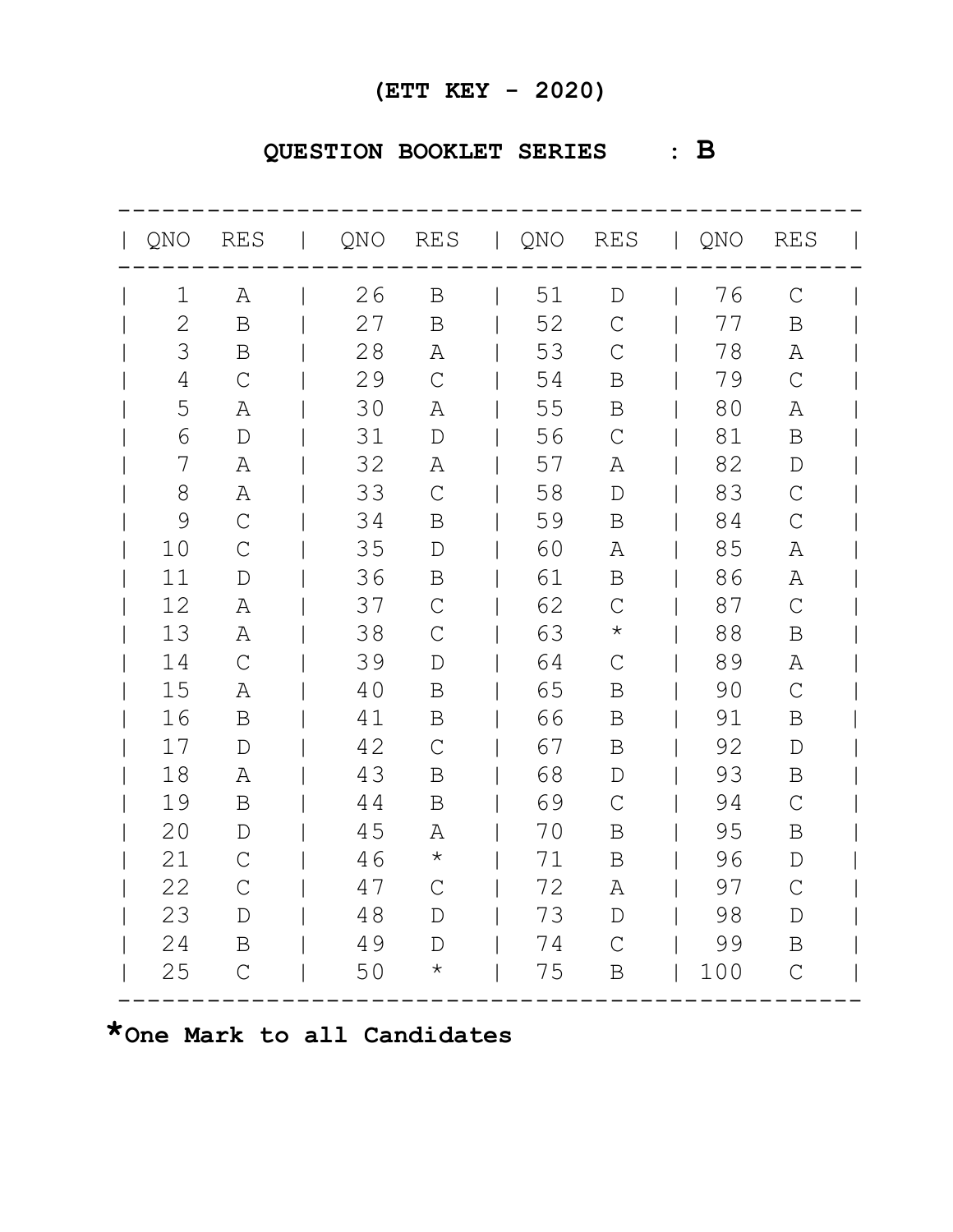## **QUESTION BOOKLET SERIES : C**

| QNO RES        |               | QNO RES   QNO RES   QNO RES |               |    |                |     |               |  |
|----------------|---------------|-----------------------------|---------------|----|----------------|-----|---------------|--|
| $\mathbf 1$    | A             | 26                          | $\mathbf B$   | 51 | $\mathsf{C}$   | 76  | B             |  |
| 2              | Α             | 27                          | $\mathbb D$   | 52 | $\star$        | 77  | B             |  |
| 3              | $\mathsf C$   | 28                          | Α             | 53 | $\mathcal{C}$  | 78  | $\mathbb{D}$  |  |
| $\overline{4}$ | $\mathsf{C}$  | 29                          | $\mathbf B$   | 54 | B              | 79  | $\mathcal{C}$ |  |
| 5              | $\mathbf D$   | 30                          | $\mathbb D$   | 55 | $\star$        | 80  | B             |  |
| 6              | Α             | 31                          | $\mathbb D$   | 56 | $\overline{C}$ | 81  | $\mathbf B$   |  |
| 7              | Α             | 32                          | B             | 57 | $\mathcal{D}$  | 82  | Α             |  |
| 8              | $\mathcal{C}$ | 33                          | B             | 58 | $\mathbb D$    | 83  | $\mathbb D$   |  |
| 9              | $\mathbb{A}$  | 34                          | $\mathcal{C}$ | 59 | $\star$        | 84  | $\mathcal{C}$ |  |
| 10             | Α             | 35                          | B             | 60 | $\mathbb D$    | 85  | B             |  |
| 11             | $\, {\bf B}$  | 36                          | B             | 61 | $\mathcal{C}$  | 86  | $\mathbf B$   |  |
| 12             | $\, {\bf B}$  | 37                          | Α             | 62 | $\mathsf{C}$   | 87  | $\mathcal{C}$ |  |
| 13             | $\mathcal{C}$ | 38                          | $\mathbb D$   | 63 | B              | 88  | B             |  |
| 14             | Α             | 39                          | Α             | 64 | $\mathbf B$    | 89  | $\mathbb{D}$  |  |
| 15             | $\mathbf D$   | 40                          | $\mathsf{C}$  | 65 | $\mathcal{C}$  | 90  | $\mathcal{C}$ |  |
| 16             | $\mathcal{C}$ | 41                          | B             | 66 | $\mathcal{C}$  | 91  | $\mathbb D$   |  |
| 17             | $\mathcal{C}$ | 42                          | $\mathbb D$   | 67 | $\mathbf B$    | 92  | $\mathbf B$   |  |
| 18             | D             | 43                          | B             | 68 | Α              | 93  | $\mathcal{C}$ |  |
| 19             | $\, {\bf B}$  | 44                          | $\mathsf{C}$  | 69 | $\mathcal{C}$  | 94  | Α             |  |
| 20             | $\mathcal{C}$ | 45                          | $\mathcal{C}$ | 70 | Α              | 95  | $\mathcal{C}$ |  |
| 21             | $\, {\bf B}$  | 46                          | Α             | 71 | $\mathbf B$    | 96  | B             |  |
| 22             | B             | 47                          | $\mathbb D$   | 72 | D              | 97  | Α             |  |
| 23             | Α             | 48                          | $\mathbf B$   | 73 | $\mathcal{C}$  | 98  | $\mathcal{C}$ |  |
| 24             | $\mathcal{C}$ | 49                          | Α             | 74 | $\mathcal{C}$  | 99  | $\mathbf B$   |  |
| 25             | Α             | 50                          | $\mathbf B$   | 75 | A              | 100 | $\mathbb D$   |  |